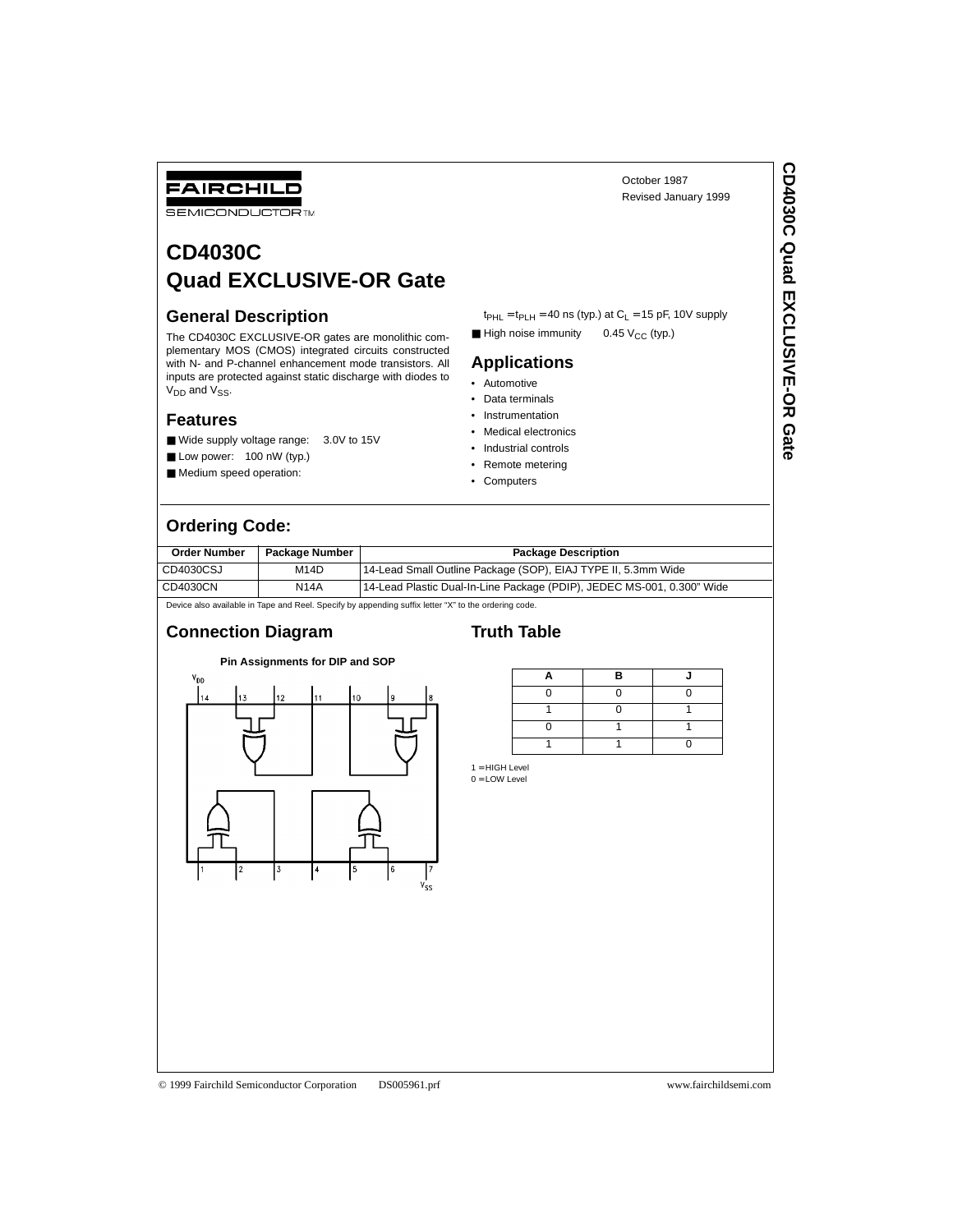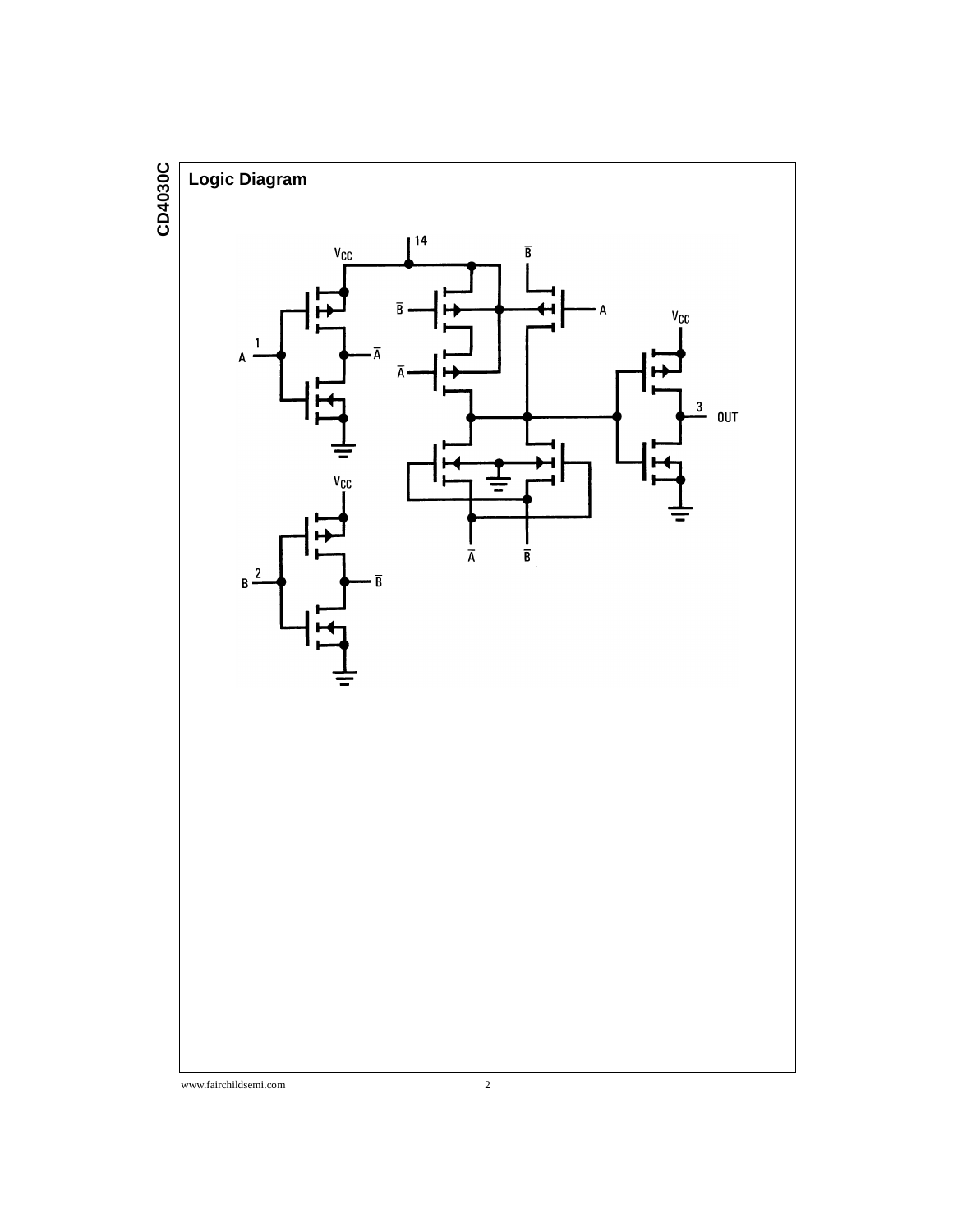#### **Absolute Maximum Ratings**(Note 1)

| Voltage at Any Pin (Note 2)        | $V_{SS}$ –0.3V to $V_{SS}$ +15.5V   |
|------------------------------------|-------------------------------------|
| <b>Operating Temperature Range</b> | $-40^{\circ}$ C to $+85^{\circ}$ C  |
| Storage Temperature Range          | $-65^{\circ}$ C to $+150^{\circ}$ C |
| Power Dissipation $(P_D)$          |                                     |
| Dual-In-Line                       | 700 mW                              |
| Small Outline                      | 500 mW                              |
| Operating V <sub>DD</sub> Range    | $V_{SS}$ +3.0V to $V_{SS}$ +15V     |

#### Lead Temperature

(Soldering, 10 seconds) 260°C

CD4030C **CD4030C** 

**Note 1:** "Absolute Maximum Ratings" are those values beyond which the safety of the device cannot be guaranteed. Except for "Operating Tempera-<br>ture Range" they are not meant to imply that the devices should be oper-<br>ated at these limits. The Electrical Characteristics tables provide conditi for actual device operation.

**Note 2:** This device should not be connected to circuits with power on because high transient voltages may cause permanent damage.

# **DC Electrical Characteristics**

|                 |                             | <b>Conditions</b>            | Limits        |     |      |                 |                 |      |                 |     |       |              |
|-----------------|-----------------------------|------------------------------|---------------|-----|------|-----------------|-----------------|------|-----------------|-----|-------|--------------|
| Symbol          | Parameter                   |                              | $-40^\circ C$ |     |      | $+25^{\circ}$ C |                 |      | $+85^{\circ}$ C |     |       | <b>Units</b> |
|                 |                             |                              | Min           | Typ | Max  | Min             | Typ             | Max  | Min             | Typ | Max   |              |
| 4.              | Quiescent Device            | $V_{DD} = 5.0V$              |               |     | 5.0  |                 | 0.05            | 5.0  |                 |     | 70    | μA           |
|                 | Current                     | $V_{DD} = 10V$               |               |     | 10   |                 | 0.1             | 10   |                 |     | 140   | μA           |
| $P_D$           | Quiescent Device            | $V_{DD} = 5.0V$              |               |     | 25   |                 | 0.25            | 25   |                 |     | 350   | μW           |
|                 | <b>Dissipation Package</b>  | $V_{DD} = 10V$               |               |     | 100  |                 | 1.0             | 100  |                 |     | 1,400 | μW           |
| $V_{OL}$        | Output Voltage              | $V_{DD} = 5.0V$              |               |     | 0.05 |                 | $\Omega$        | 0.05 |                 |     | 0.05  | $\vee$       |
|                 | <b>LOW Level</b>            | $V_{DD} = 10V$               |               |     | 0.05 |                 | $\Omega$        | 0.05 |                 |     | 0.05  | $\vee$       |
| $V_{OH}$        | Output Voltage              | $V_{DD} = 5.0V$              | 4.95          |     |      | 4.95            | 5.0             |      | 4.95            |     |       | $\vee$       |
|                 | <b>HIGH Level</b>           | $V_{DD} = 10V$               | 9.95          |     |      | 9.95            | 10 <sup>1</sup> |      | 9.95            |     |       | $\vee$       |
| $V_{NL}$        | Noise Immunity              | $V_{DD} = 5.0V$              | 1.5           |     |      | 1.5             | 2.25            |      | 1.4             |     |       | $\vee$       |
|                 | (All Inputs)                | $V_{DD} = 10V$               | 3.0           |     |      | 3.0             | 4.5             |      | 2.9             |     |       | $\vee$       |
| V <sub>NH</sub> | Noise Immunity              | $V_{DD} = 5.0V$              | 1.4           |     |      | 1.5             | 2.25            |      | 1.5             |     |       | $\vee$       |
|                 | (All Inputs)                | $V_{DD} = 10V$               | 2.9           |     |      | 3.0             | 4.5             |      | 3.0             |     |       | $\vee$       |
| $I_DN$          | <b>Output Drive Current</b> | $V_{DD} = 5.0V$              | 0.35          |     |      | 0.3             | 1.2             |      | 0.25            |     |       | mA           |
|                 | N-Channel (Note 3)          | $V_{DD} = 10V$               | 0.7           |     |      | 0.6             | 2.4             |      | 0.5             |     |       | mA           |
| $I_{D}P$        | Output Drive Current        | $V_{DD} = 5.0V$              | $-0.21$       |     |      | $-0.15$         | $-0.6$          |      | $-0.12$         |     |       | mA           |
|                 | P-Channel (Note 3)          | $V_{DD} = 10 V$              | $-0.45$       |     |      | $-0.32$         | $-1.3$          |      | $-0.25$         |     |       | mA           |
| 4               | Input Current               | $V_1 = 0V$ or $V_1 = V_{DD}$ |               |     |      |                 | 10              |      |                 |     |       | pA           |

**Note 3:**  $I_D$ N and  $I_D$ P are tested one output at a time.

# **AC Electrical Characteristics (Note 4)**

| Symbol           | Parameter              | <b>Conditions</b>            |     | <b>Units</b> |     |     |  |
|------------------|------------------------|------------------------------|-----|--------------|-----|-----|--|
|                  |                        |                              | Min | Typ<br>Max   |     |     |  |
| t <sub>PHL</sub> | Propagation Delay Time | $V_{DD} = 5.0V$              |     | 100          | 300 | ns. |  |
|                  |                        | $V_{DD} = 10V$               |     | 40           | 150 | ns  |  |
| t <sub>PLH</sub> | Propagation Delay Time | $V_{DD} = 5.0V$              |     | 100          | 300 | ns  |  |
|                  |                        | $V_{DD} = 10V$               |     | 40           | 150 | ns  |  |
| $t_{THL}$        | <b>Transition Time</b> | $V_{DD} = 5.0V$              |     | 70           | 300 | ns  |  |
|                  | HIGH-to-LOW Level      | $V_{DD} = 10V$               |     | 25           | 150 | ns  |  |
| $t_{TLH}$        | <b>Transition Time</b> | $V_{DD} = 5.0V$              |     | 80           | 300 | ns  |  |
|                  | LOW-to-HIGH Level      | $V_{DD} = 10V$               |     | 30           | 150 | ns  |  |
| C <sub>1</sub>   | Input Capacitance      | $V_1 = 0V$ or $V_1 = V_{DD}$ |     | 5.0          |     | pF  |  |

**Note 4:** AC Parameters are guaranteed by DC correlated testing.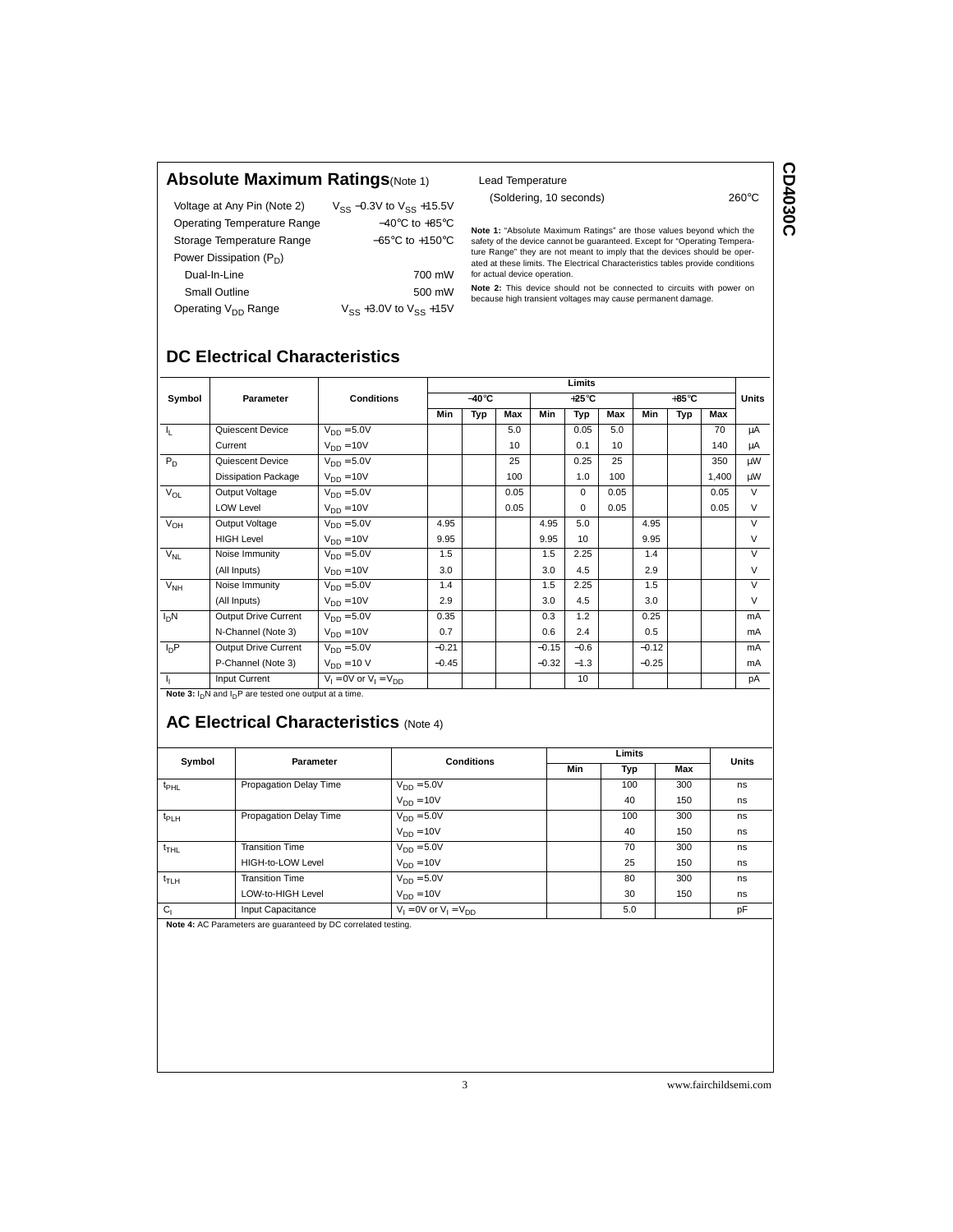